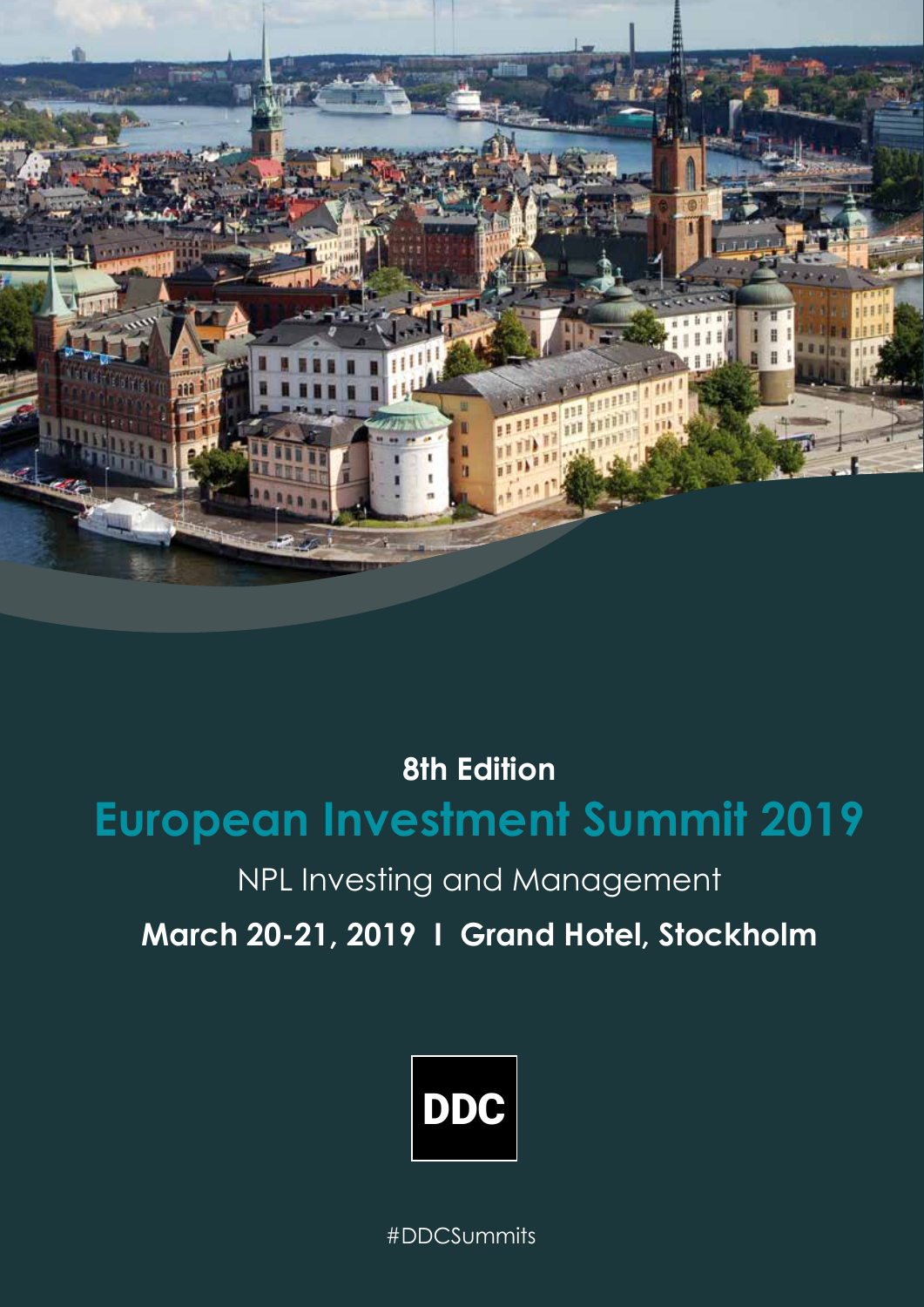### **SPONSORS SPEAKERS**

**Edward I. Altman**, Professor of Finance, **New York University**, USA **Janos Baksa**, NPL Director Transactions CEE, **EOS Group**, Germany **Vittorio Calvi di Bergolo**, Partner, **LX Partners**, UK **Diego Bortot**, Managing Director, Debt Advisory Services Dept., **Duff & Phelps**, Italy **Peter-Jan Bossuyt**, Founding Partner, **Dupont Partners**, Luxembourg **Peter Briggs**, Managing Director and Global Practice Leader, **Alvarez & Marsal**, USA **Neil L. Brodsky**, Chief Legal Officer, **VION Investments**, USA **Matthew Browndorf**, CEO, **Plutos Sama**, USA **João Bugalho**, CEO, **Whitestar Asset Solutions**, Portugal Philippe Camus, CEO, Shaftesbury Asset Management Group, Switzerland **Carmelo Caggia**, Founder & CEO, **Creative Solutions**, Italy **Beatriz Causape**, Partner, **Cuatrecasas**, Spain **Antonio Curia**, Executive Director, **Wimmer Family Office**, UK **George Christopoulos**, Senior Advisor to CEO, **Piraeus Bank**, Greece **Tomasz Czechowicz**, CEO, **MCI Group**, Poland **Clarence Dixon**, COO, Global Head of Loan Services, **CBRE**, UK **Simon Dodds**, Of Counsel, **Shearman & Sterling**, UK **Shaun Duncan**, CEO, **TCM Group**, South Africa **Yuri Emelin**, Founding Partner & CEO, **FP Wealth Solutions SA**, Switzerland **Anders Engdahl**, Chief Investment Officer, **Intrum**, Sweden **Dimitris Emvalomenos**, Managing Partner, **Bahas, Gramatidis & Partners**, Greece **Manuel Enrich**, Investor Relations Director, **Sareb**, Spain **Maurizio Esentato**, Founder, CEO & CIO, Classis Capital, Italy **Vivian Fatourou**, Senior Corporate Counsel – Mediator, **P.C. Law Offices**, Greece **Álvaro García de Castro**, CEO, **Okuant**, Spain **Narkisos B. Georgiadis**, Managing Partner, **EXECON Executive Consulting**, Greece **Denise Hamer**, Special Counsel & Head of Asset Solutions - CEE & SEE, **Kinstellar**, UK **Magnus Haglind**, Head of Product Management, Market Technology, **Nasdaq**, Sweden **Morten Hornnes**, Director, **Mavenhead**, Norway **Richard Horton**, Managing Director, **DDC Capital**, Czech Republic **John Houghton**, Partner - European Restructuring, **Latham & Watkins**, UK **Pawel Jacel**, Investment Director, **Credit Value Investment**, Poland **Josep M. Julia**, Global Head - Distressed Asset Investments Group, **IFC**, USA **Fotis Kourmousis**, Sectoral Secretary Special for Private Debt Management, **Ministry of Economy and Development**, Greece **Claudio Manetti**, CEO, **Fire S.p.A.**, Italy **Jozef Martinak**, Head of Transactions, **APS Investments**, Slovakia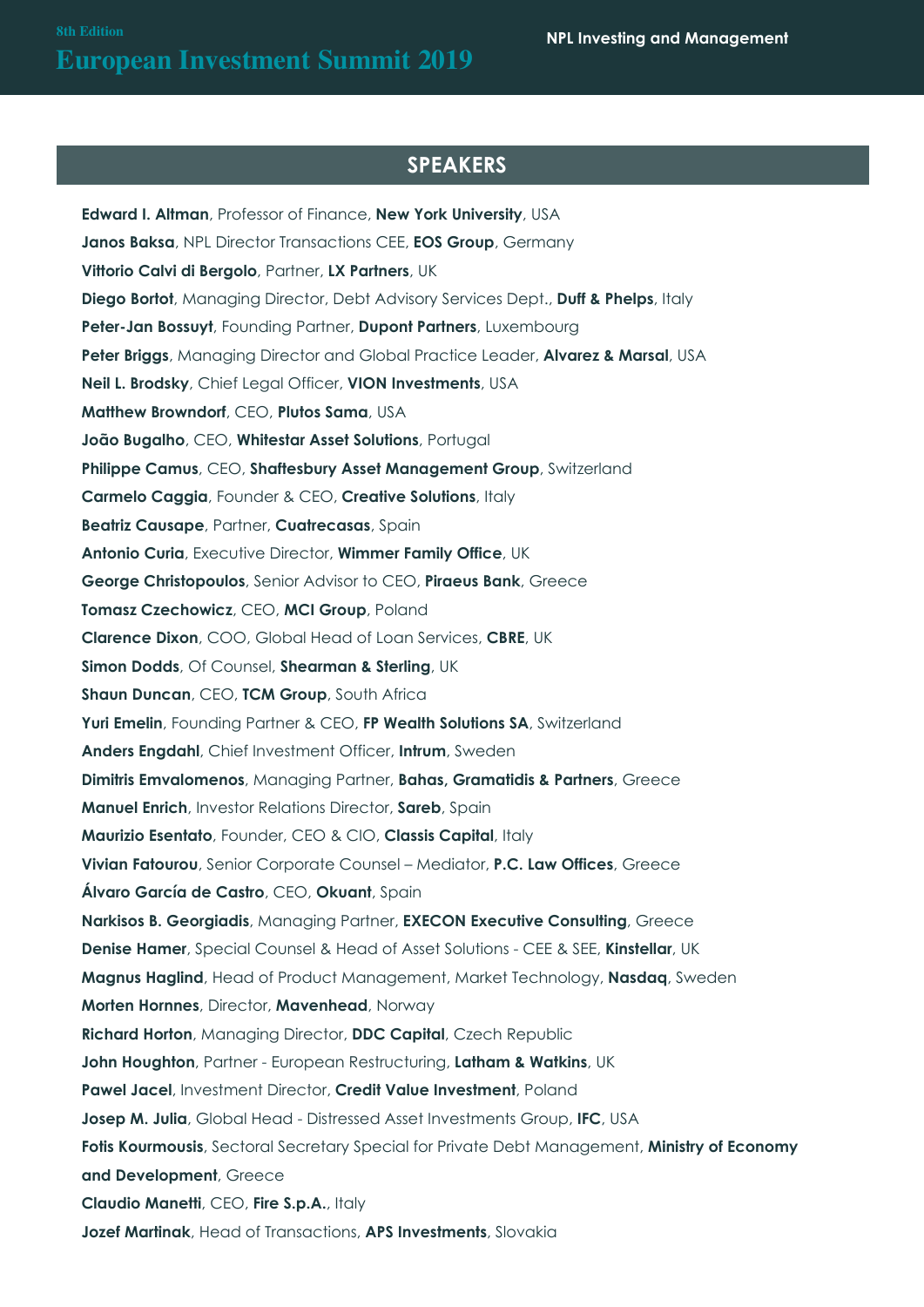# **European Investment Summit 2019 European Investment Summit 2019**

|                | DAY 1 - March 20, 2019                                                                                                                                                                                                                                                                                                                                                                                                                                                                                                   |
|----------------|--------------------------------------------------------------------------------------------------------------------------------------------------------------------------------------------------------------------------------------------------------------------------------------------------------------------------------------------------------------------------------------------------------------------------------------------------------------------------------------------------------------------------|
| 8:00           | <b>Registration Opens</b>                                                                                                                                                                                                                                                                                                                                                                                                                                                                                                |
| $9:00 - 9:15$  | Welcome and Program Introduction                                                                                                                                                                                                                                                                                                                                                                                                                                                                                         |
| $9:15 - 10:00$ | Panel Discussion: New Trends for Family Offices?! Still more focused on<br><b>Conservatives/Traditional Investments or getting Alternatives?</b>                                                                                                                                                                                                                                                                                                                                                                         |
|                | <b>Moderator:</b> Antonio Curia, Executive Director, Wimmer Family Office, UK<br>Yuri Emelin, Founding Partner & CEO, FP Wealth Solutions SA, Switzerland<br>Morten Hornnes, Director, Mavenhead, Norway<br>Patrick Wigan, Director, Wigan Acquisitions, Hungary                                                                                                                                                                                                                                                         |
| 10:00-10:45    | Panel Discussion: CEE: NPL Opportunities & New Developments                                                                                                                                                                                                                                                                                                                                                                                                                                                              |
|                | <b>Moderator:</b> Matthew Browndorf, CEO, Plutos Sama, USA<br>Denise Hamer, Special Counsel & Head of Asset Solutions - CEE & SEE, Kinstellar, UK<br>Rok Šatur, Chief Operating Officer, Prohit, Slovenia<br>Pawel Jacel, Investment Director, Credit Value Investment, Poland<br>Janos Baksa, NPL Director Transactions CEE, EOS Group, Germany<br>Bliss Morris, CEO, First Financial Network, USA                                                                                                                      |
| $10:45-11:15$  | <b>Networking Break I Meeting Platform Opens</b>                                                                                                                                                                                                                                                                                                                                                                                                                                                                         |
| 11:15-12:00    | <b>Panel Discussion: NPL &amp; Opportunities: Italy</b>                                                                                                                                                                                                                                                                                                                                                                                                                                                                  |
|                | Moderator: Norman Pepe, Partner, Italian Legal Services, UK<br>Riccardo Serrini, CEO, Prelios, Italy<br>Paolo Petrignani, CEO, Quaestio Capital SGR, Italy<br>Diego Bortot, Managing Director, Debt Advisory Services Dept., Duff & Phelps, Italy<br>Claudio Manetti, CEO, Fire, Italy<br>Francesco Barelli Terrizzi, CEO, MBCredit Solutions, Italy<br>Maurizio Esentato, Founder, CEO & CIO, Classis Capital, Italy                                                                                                    |
|                | <b>Market Focus: Greece</b>                                                                                                                                                                                                                                                                                                                                                                                                                                                                                              |
| 12:00-12:15    | Keynote Presentation: NPL Framework and Management in Greece. Upcoming actions in 2019.                                                                                                                                                                                                                                                                                                                                                                                                                                  |
|                | Fotis Kourmousis, Sectoral Secretary Special for Private Debt Management, Ministry of<br>Economy and Development, Greece                                                                                                                                                                                                                                                                                                                                                                                                 |
| 12:15-13:00    | <b>Panel Discussion</b>                                                                                                                                                                                                                                                                                                                                                                                                                                                                                                  |
| 13:00-14:00    | <b>Moderator:</b> Dimitris Emvalomenos, Managing Partner, Bahas, Gramatidis & Partners, Greece<br>Fotis Kourmousis, Sectoral Special Secretary for Private Debt Management, Ministry of Economy<br>and Development, Greece<br>Agisilaos Toumazatos, Founder & CEO, IBF, Greece<br>George Christopoulos, Senior Advisor to CEO, Piraeus Bank, Greece<br>Narkisos B. Georgiadis, Managing Partner, EXECON Executive Consulting, Greece<br>Christoforos Stratos, Senior Advisor, Resolute Asset Management, Greece<br>Lunch |